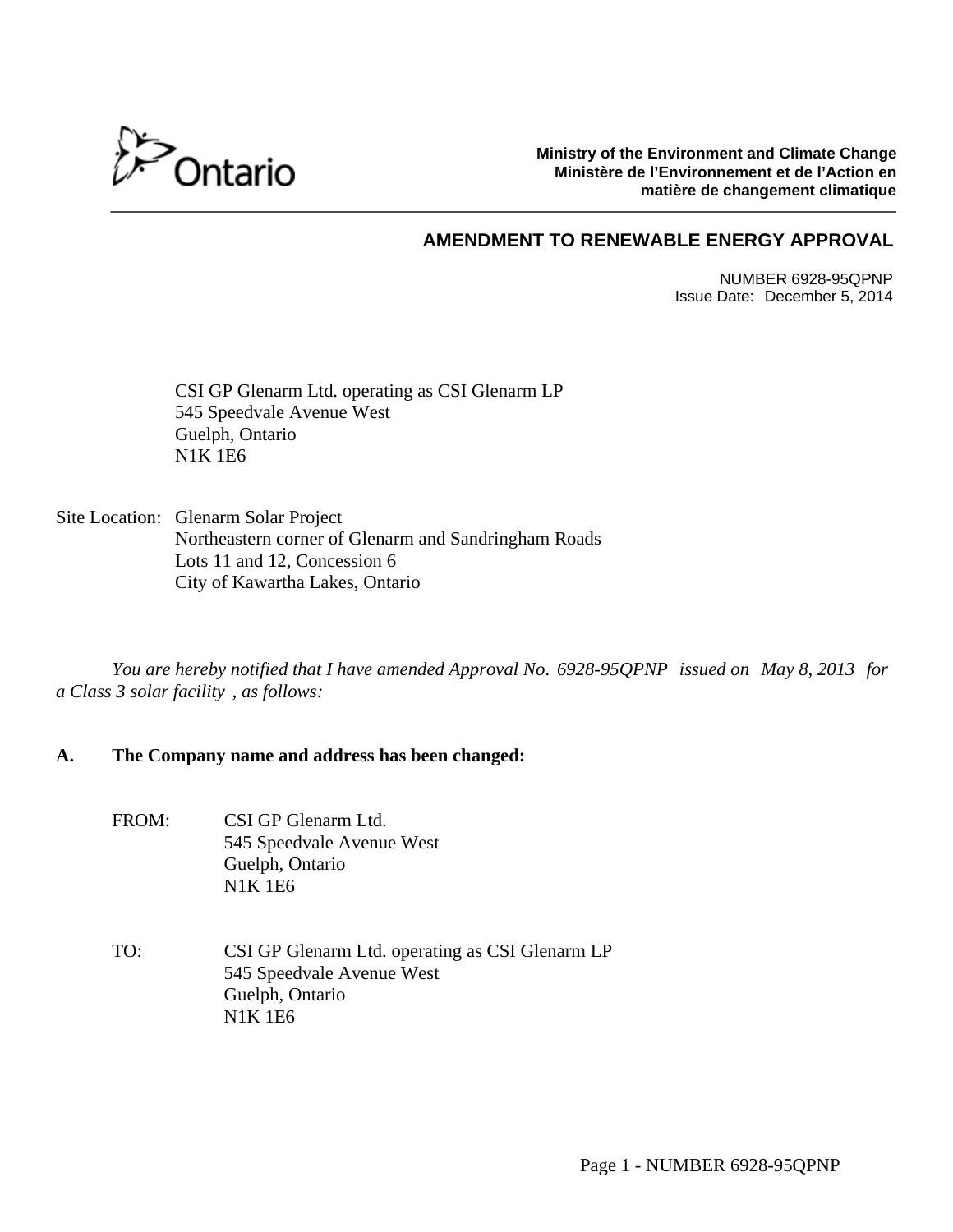# **B. The definitions of the "Application" and "Company" of the Approval are deleted and replaced by the following:**

- 7. "Application" means the application for a Renewable Energy Approval dated July 9, 2012, and signed by Milfred Hammerbacher, President, SkyPower Glenarm LP, and all supporting documentation submitted with the application, including amended documentation submitted up to May 8, 2013; and as amended by the application for a Renewable Energy Approval dated May 2, 2014 and signed by Ken Rowbotham, Director, CSI GP Glenarm Ltd., and all supporting documentation submitted with the application, including amended documentation submitted up to September 24, 2014; and as further amended by the application for a Renewable Energy Approval dated September 25, 2014 and signed by Ken Rowbotham, Vice President of Projects and Structured Finance, CSI GP Glenarm Ltd. operating as CSI Glenarm LP, and all supporting documentation submitted with the application, including amended documentation submitted up to November 3, 2014.
- 14. "Company" means CSI GP Glenarm Ltd. operating as CSI Glenarm LP, and includes its successors and assignees.

# **All other Terms and Conditions of the Approval remain the same.**

### **This Notice shall constitute part of the approval issued under Approval No. 6928-95QPNP dated May 8, 2013.**

*In accordance with Section 139 of the Environmental Protection Act, within 15 days after the service of this notice, you may by further written notice served upon the Director, the Environmental Review Tribunal and the Environmental Commissioner, require a hearing by the Tribunal.* 

*In accordance with Section 47 of the Environmental Bill of Rights, 1993, the Environmental Commissioner will place notice of your request for a hearing on the Environmental Registry.* 

*Section 142 of the Environmental Protection Act provides that the notice requiring the hearing shall state:* 

- 1. The portions of the renewable energy approval or each term or condition in the renewable energy approval in respect of which the hearing is required, and;
- 2. The grounds on which you intend to rely at the hearing in relation to each portion appealed.

*The signed and dated notice requiring the hearing should also include:* 

- 3. The name of the appellant;
- 4. The address of the appellant;
- 5. The renewable energy approval number;
- 6. The date of the renewable energy approval;
- 7. The name of the Director;
- 8. The municipality or municipalities within which the project is to be engaged in;

*This notice must be served upon:*